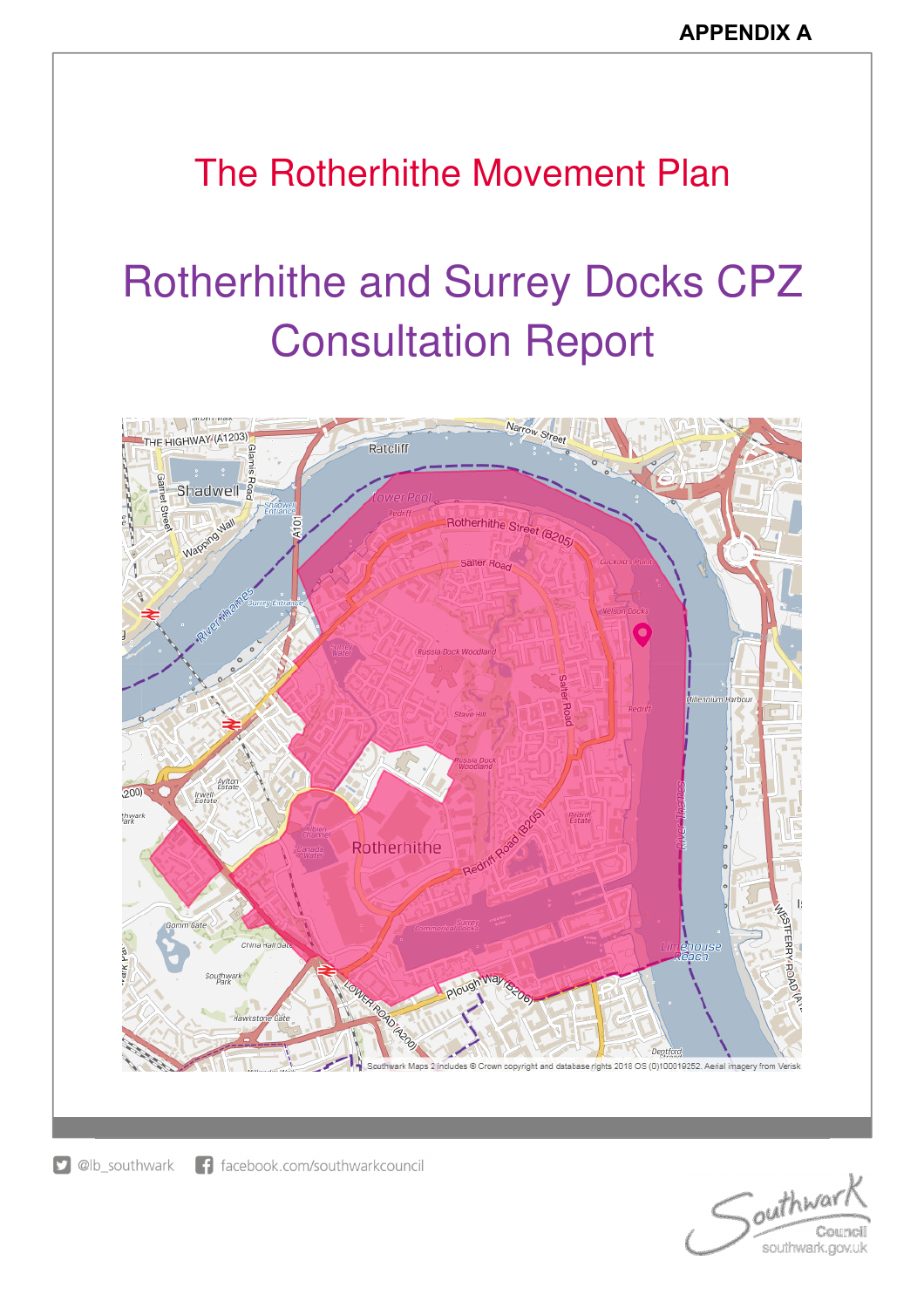# **Consultation**

The Rotherhithe and Surrey Docks Controlled Parking Zone (CPZ) was consulted on as part of the wider Rotherhithe Movement Plan from July to October 2019.

Other projects consulted on included changes to the Lower Road one way system and building a new cycle route linking Peckham and Rotherhithe.

The main objective of the Rotherhithe and Surrey Docks CPZ is to enable people to lead more active lives. This is achieved by providing better cycling and walking environments, while maintaining and improving their current quality of life through mitigating the effect any future developments will have on parking.

Flyers, advertising details of both the proposed CPZ and Movement Plan proposals (Appendix One), were sent out on 15 July 2019 to 15,323 addresses. An additional reminder flyer was also sent to all addresses on 3 September 2019. Banners were put up across the consultation area and regular tweets were sent out by the official LBSouthwark Twitter account.

During the consultation period, four public drop-in sessions were held on: 23 July, 8 August. 30 August and 7 September. Each session was well attended and a

good opportunity for the public to get clarity on the proposals. We held a separate session for businesses on 25 July, which was not well attended despite sending out a separate letter (Appendix Two). The low attendance at this meeting prompted officers to visit every business on Lower Road on 5 August.

Schools in the area were emailed directly twice for their comments and multiple TRA meetings were attended by officers. Individual organisations were also met with during the consultation period and officers attended both a Surrey Docks and Rotherhithe ward meeting.

In the final month of the consultation, officers leafletted at the main stations in the area to encourage responses to the consultation.

Unlike previous controlled parking zone consultations, an area beyond the proposed CPZ was consulted on as part of this process. A map of the area can be found in Appendix Four.

# **Headline results**

- 378 responses received
- 266 responses received from within the proposed CPZ area
- 34% of respondents want the CPZ to operate Monday to Sunday and 33% Monday to Friday
- 26% of respondents requested a CPZ that operates 8.30am to 6.30pm and 26% requested a zone that operates 8am to 11pm.
- 15,323 flyers were sent. 378 responses were received for the CPZ consultation, a response rate of 2%. Below is a table of the responses for all sections of the consultation:

|       | Responses   Percentage   Project |               |
|-------|----------------------------------|---------------|
| 3781  |                                  | $2\%$ CPZ     |
| 1220l |                                  | 8% Lower Road |
| 357   |                                  | 2% Cycleway   |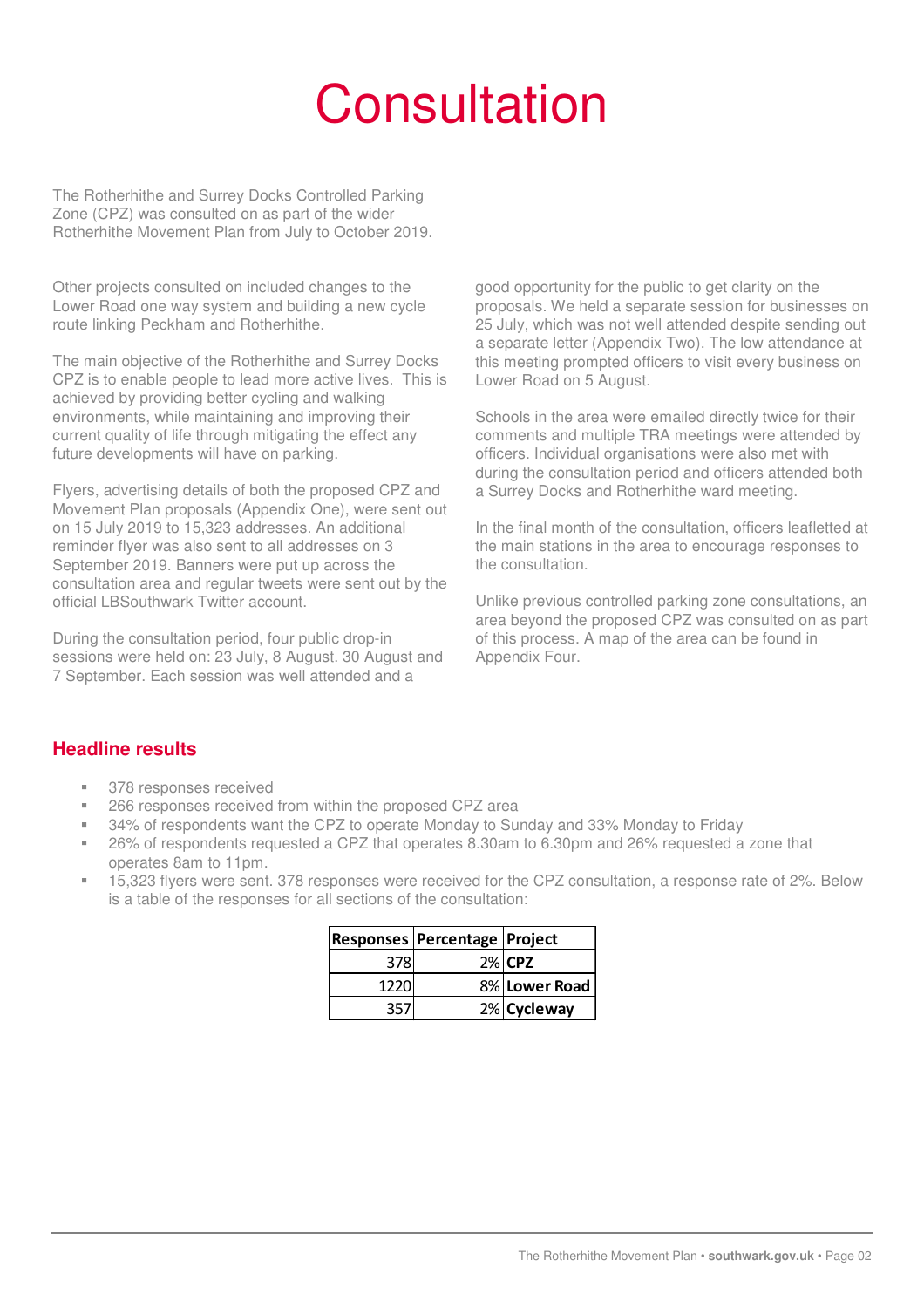# Consultation overview

# **Q1. Are you?**

| Are you                 | Count |
|-------------------------|-------|
| A resident              | 340   |
| A visitor               | 15    |
| A business/organisation | 11    |
| A commuter              |       |
| Not Answered            |       |
| A passer-by             |       |
| <b>Grand Total</b>      |       |

# **Q2. How do you travel in the Rotherhithe and Surrey Docks area?**

| <b>Transport</b>               | How do you travel in the Rotherhithe and Surrey Docks area? |
|--------------------------------|-------------------------------------------------------------|
| On foot                        | 297                                                         |
| Car or other motor vehicle     | 255                                                         |
| <b>Bus</b>                     | 246                                                         |
| Bicycle/other cycle            | 176                                                         |
| On foot with a pushchair/buggy | 49                                                          |
| Motorcycle                     | 21                                                          |
| Other                          | 15                                                          |
| Wheelchair                     | 4                                                           |
| <b>Total</b>                   | 1063                                                        |

# **Q3. How many motor vehicles does your household/business regular park on the street?**

|                            | How many motor vehicles does your<br>household/business regularly park on the |            |     |
|----------------------------|-------------------------------------------------------------------------------|------------|-----|
| <b>Response</b>            | street?                                                                       | Percentage |     |
|                            | 133                                                                           |            | 35% |
| None (park off-street)     | 112                                                                           |            | 30% |
| None (don't own a vehicle) | 96                                                                            |            | 25% |
| 2 or more                  | 30 <sup>1</sup>                                                               |            | 8%  |
| Not Answered               |                                                                               |            | 2%  |
| <b>Grand Total</b>         | 378                                                                           |            |     |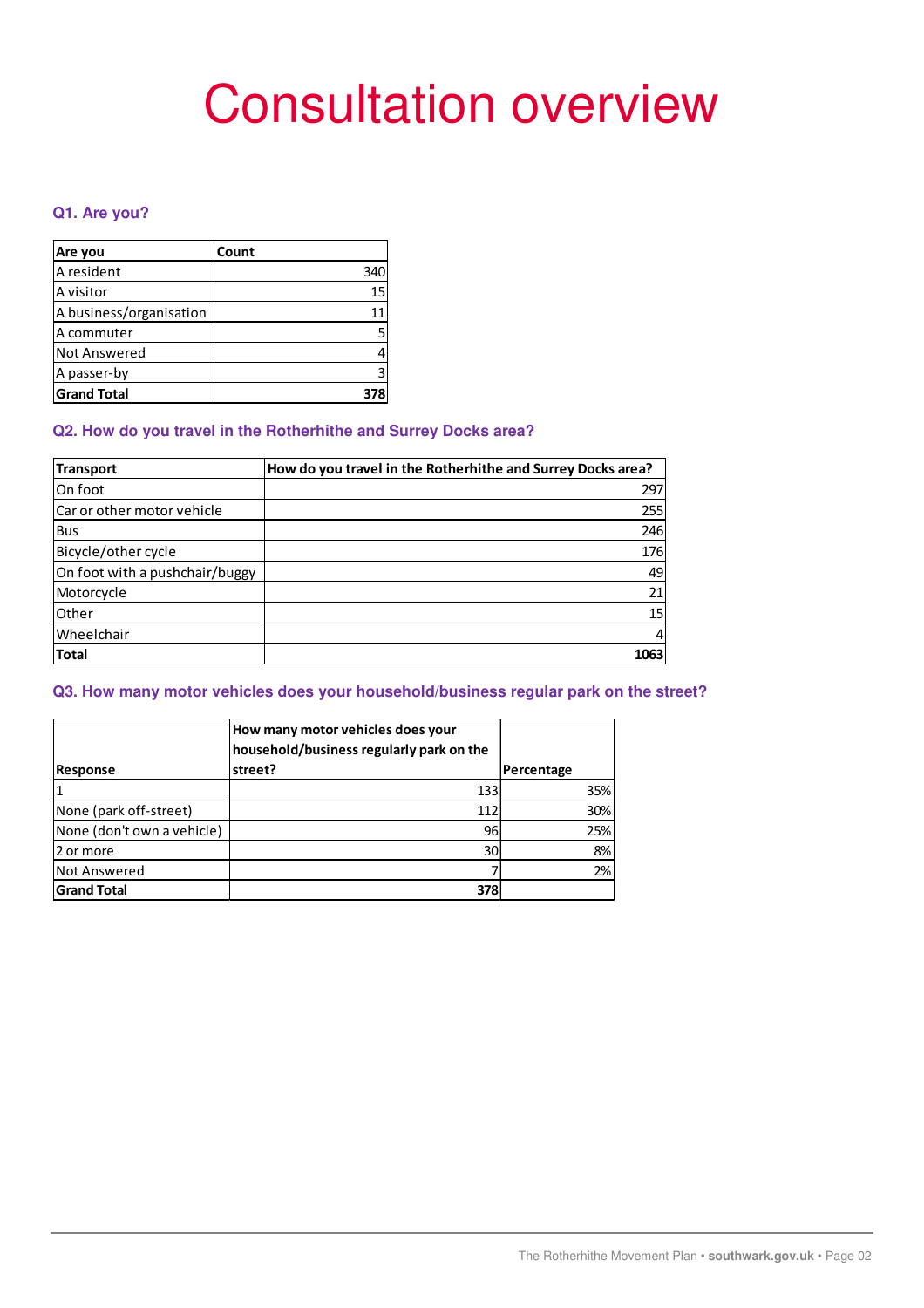# **Q4. Do you or your visitors have difficulty parking motor vehicles in the street?**

# **The majority of respondents stated that they never have difficulty parking on street in the area.**

|                                         | Do you or your visitors have difficulty parking |            |
|-----------------------------------------|-------------------------------------------------|------------|
| <b>Response</b>                         | motor vehicles in the street?                   | Percentage |
| lNever - You                            | 231                                             | 61%        |
| lNever - Your visitor                   | 190                                             | 50%        |
| Monday to Friday daytime - Your visitor | 80                                              | 21%        |
| Saturday - Your visitor                 | 69                                              | 18%        |
| Monday to Friday - Your visitor         | 67                                              | 18%        |
| Sunday - Your visitors                  | 63                                              | 17%        |
| Monday to Friday daytime - You          | 51                                              | 13%        |
| Monday to Friday evening - You          | 43                                              | 11%        |
| Saturday - You                          | 41                                              | 11%        |
| Sunday - You                            | 35                                              | 9%         |

#### **Q5. Do you use this area to service your business?**

|                    | Do you use this area to service your |            |
|--------------------|--------------------------------------|------------|
| Response           | business?                            | Percentage |
| No                 | 335                                  | 89%        |
| Yes                | 30                                   | 8%         |
| Not Answered       | 13                                   | 3%         |
| <b>Grand Total</b> | 378                                  |            |

**Q6. When would you like the parking restrictions to operate?** 

# **Operating hours**

**Below is a breakdown of the response from everyone who responded to the consultation. The majority would like to see a longer full day zone in the Rotherhithe and Surrey Docks area.** 

|                                       | When would you like the parking |            |
|---------------------------------------|---------------------------------|------------|
| Response                              | restrictions to operate?        | Percentage |
| 8am to 11pm (longer full day zone)    | 100                             | 26%        |
| 8.30am to 6.30pm (full day zone)      | 98                              | 26%        |
| Other                                 | 86                              | 23%        |
| 12pm to 2pm (part day four hour zone) | 66                              | 17%        |
| Not Answered                          | 28                              | 7%         |
| <b>Grand Total</b>                    | 378                             |            |

#### **An analysis of the comments left by those who selected 'Other' was also completed:**

| Breakdown of those that said 'Other'   Count |    |
|----------------------------------------------|----|
| No zone                                      | 45 |
| Part day e.g. 1 or 2 hours                   |    |
| 24 hours                                     |    |
| Part day 4+ hours                            |    |
| Full day                                     |    |
| No preference                                |    |
| Total                                        |    |

**This was added to the original responses to show that the majority would still like the zone to operate with longer full day restrictions.**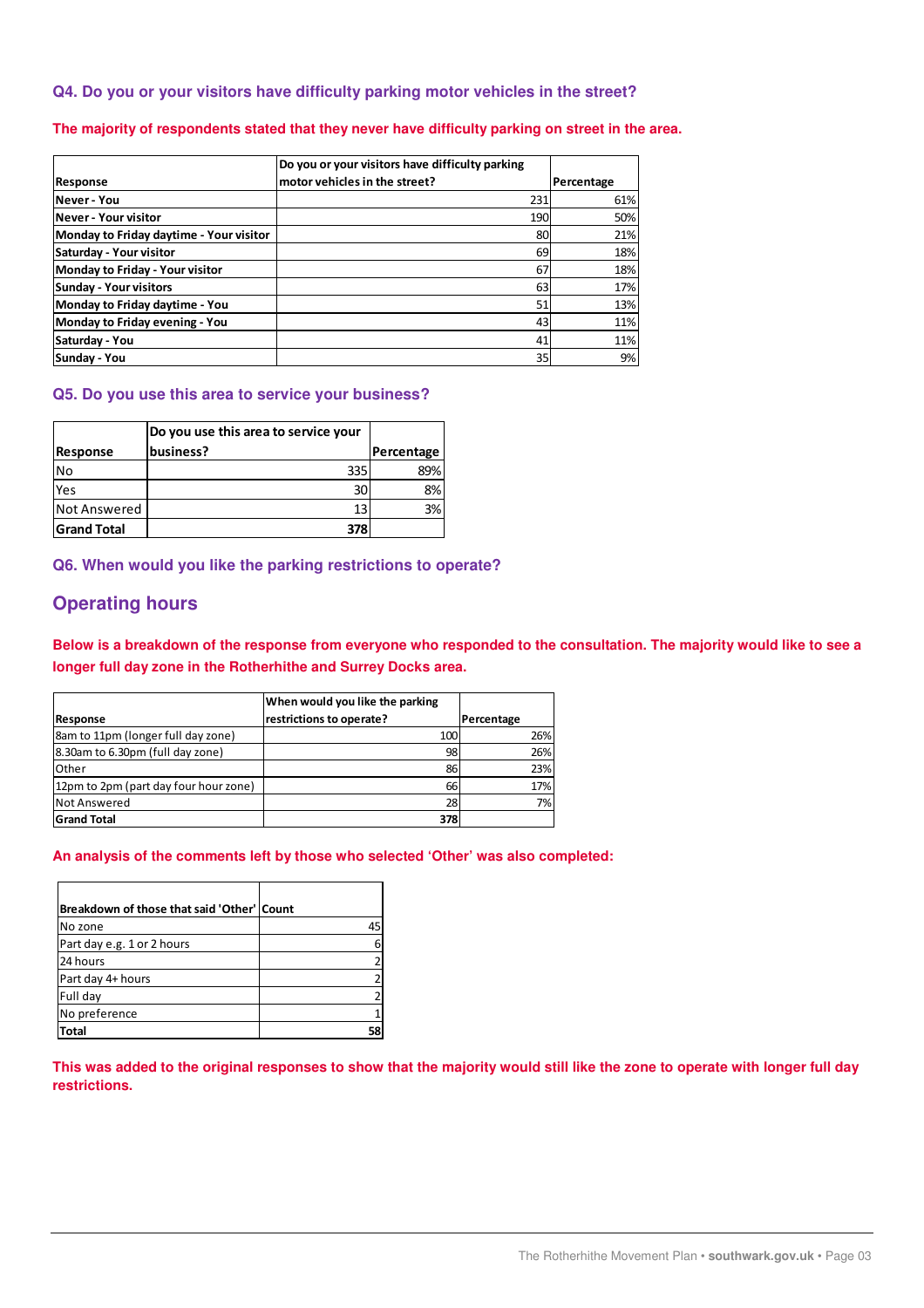|                                        | When would you like the parking<br>restrictions to operate? - operating |                                         |                                          |
|----------------------------------------|-------------------------------------------------------------------------|-----------------------------------------|------------------------------------------|
| <b>IAnswers</b>                        | lhours<br>÷÷                                                            | Other comments $\overline{\phantom{a}}$ | $\overline{\phantom{a}}$<br><b>Total</b> |
| 8am to 11pm (longer full day zone)     | 100                                                                     |                                         | 102                                      |
| 8.30am to 6.30pm (full day zone)       | 98                                                                      |                                         | 100                                      |
| Other                                  | 86                                                                      |                                         | 86                                       |
| (12pm to 2pm (part day four hour zone) | 66                                                                      |                                         | 74                                       |
| No Zone                                |                                                                         | 45                                      | 45                                       |
| Not Answered                           | 28                                                                      |                                         | 28                                       |
| No preference                          |                                                                         |                                         |                                          |
| <b>Totals</b>                          | 378                                                                     | 58                                      | 436                                      |

**We then only included those who had put down a road that would be within the new controlled parking zone, the majority wanted a shorter full day zone.** 

|                                       | When would you like the parking |            |
|---------------------------------------|---------------------------------|------------|
| Responses                             | restrictions to operate?        | Percentage |
| 8.30am to 6.30pm (full day zone)      | 72                              | 27%        |
| 8am to 11pm (longer full day zone)    | 70                              | 26%        |
| <b>Other</b>                          | 60                              | 23%        |
| 12pm to 2pm (part day four hour zone) | 51                              | 19%        |
| <b>I</b> Not Answered                 | 13 <sub>1</sub>                 | 5%         |
| <b>Grand Total</b>                    | 266                             |            |

**Below is a breakdown of comments from those who said 'other'. Note that not everyone who selected 'other' left a comment.** 

| In CPZ hour analysis 'Other' | Count |
|------------------------------|-------|
| No CPZ                       | 30    |
| 10 to 12                     |       |
| 24 hour                      |       |
| 8.30 to 5pm/6pm              |       |
| 10 to 11                     |       |
| 7am to 12pm                  |       |
| <b>Total</b>                 | 38    |

# **When combined, the majority would still like to have a shorter full day zone.**

|                                       | When would you like<br>the parking restrictions |                             |     |
|---------------------------------------|-------------------------------------------------|-----------------------------|-----|
| <b>Responses</b>                      | to operate?                                     | <b>Other comments Total</b> |     |
| 8.30am to 6.30pm (full day zone)      |                                                 |                             | 74  |
| 8am to 11pm (longer full day zone)    | 70                                              |                             | 72  |
| Other                                 | 60                                              |                             | 60  |
| 12pm to 2pm (part day four hour zone) | 51                                              |                             | 55  |
| No CPZ                                |                                                 | 30                          | 30  |
| <b>Not Answered</b>                   | 13                                              |                             | 13  |
| <b>Grand Total</b>                    | 266                                             | 38                          | 304 |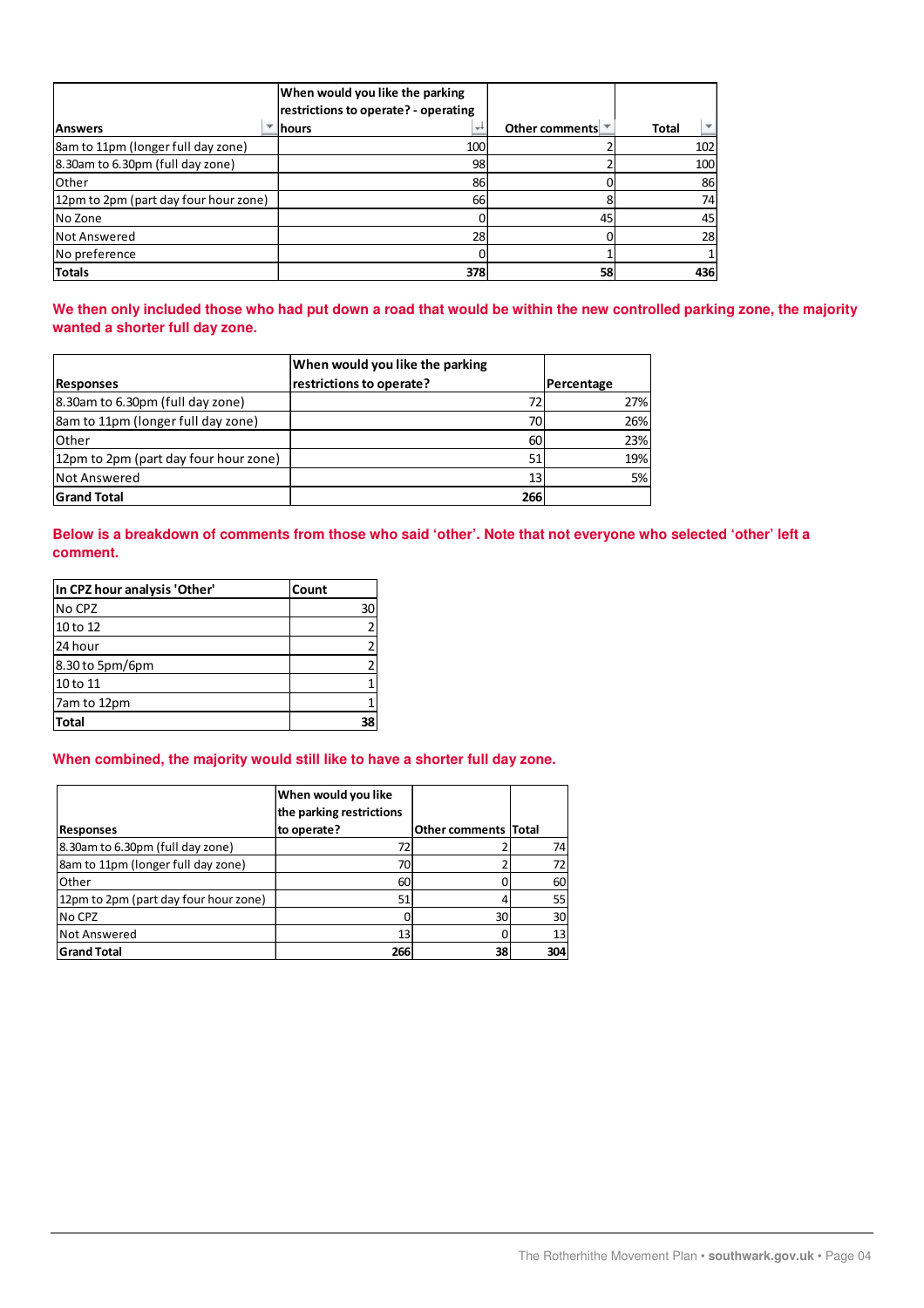# **Operating days**

**Below is a breakdown of the response from everyone who responded to the consultation. The majority would like to see a CPZ operate Monday to Sunday in the Rotherhithe and Surrey Docks area.** 

|                    |             | When would you like the parking restrictions |            |
|--------------------|-------------|----------------------------------------------|------------|
| <b>Response</b>    | to operate? |                                              | Percentage |
| Monday to Sunday   |             | 129                                          | 34%        |
| Monday to Friday   |             | 124                                          | 33%        |
| lOther             |             | 91                                           | 24%        |
| Monday to Saturday |             |                                              | 4%         |
| Not Answered       |             | 17                                           | 4%         |
| <b>Grand Total</b> |             | 378                                          |            |

**An analysis of the comments left by those who selected 'Other' was also completed:** 

| Breakdown of those that said |       |
|------------------------------|-------|
| 'Other'                      | Count |
| None                         | 59    |
| 24 hours                     |       |
| As little as possible        |       |
| General comment              |       |
| <b>Grand Total</b>           |       |

**This was added to the original responses to show that the majority would still like the zone to operate Monday to Sunday. Note that not everyone who selected 'other' left a comment.** 

|                       | When would you like the parking restrictions |                        |       |
|-----------------------|----------------------------------------------|------------------------|-------|
| Response              | to operate?                                  | <b>Other' comments</b> | Total |
| Monday to Sunday      | 129                                          |                        | 130   |
| Monday to Friday      | 124                                          |                        | 124   |
| <b>Other</b>          | 91                                           |                        | 91    |
| <b>None</b>           |                                              | 59                     | 59    |
| Monday to Saturday    | 17                                           |                        | 17    |
| <b>Not Answered</b>   | 17                                           |                        | 17    |
| General comment       |                                              |                        |       |
| As little as possible |                                              |                        |       |
| <b>Grand Total</b>    | 378                                          | 62                     | 440   |

**We then only included those who had put down a road that would be within the new controlled parking zone, the same amount of respondents want a Monday to Friday or Monday to Sunday CPZ.** 

|                     | When would you like the parking restrictions to |                   |
|---------------------|-------------------------------------------------|-------------------|
| Response            | operate?                                        | <b>Percentage</b> |
| Monday to Friday    | 92 <sub>1</sub>                                 | 35%               |
| Monday to Sunday    | 92                                              | 35%               |
| <b>l</b> Other      | 61                                              | 23%               |
| Monday to Saturday  | 12                                              | 5%                |
| <b>Not Answered</b> | q                                               | 3%                |
| <b>Grand Total</b>  | 266                                             |                   |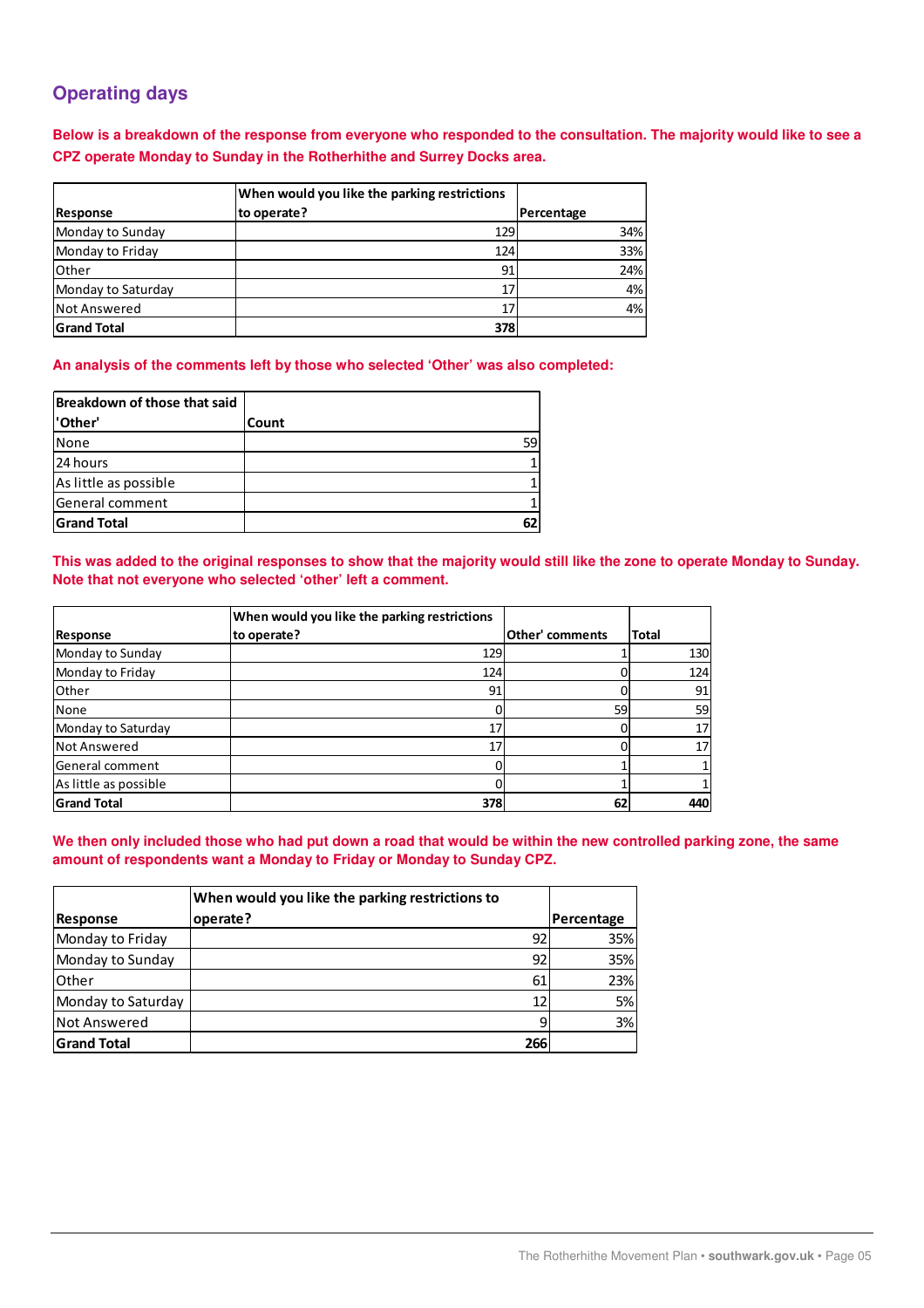**Below is a breakdown of comments from those who said 'other'. Note that not everyone who selected 'other' left a comment.** 

| In CPZ day analysis 'Other' | Count |
|-----------------------------|-------|
| No CPZ                      | 39    |
| 24 hours                    |       |
|                             |       |
| As little as possible       |       |
|                             |       |
| <b>Weekends</b>             |       |
| <b>Total</b>                |       |

#### **When combined, the majority would like to have a CPZ that operates Monday to Sunday.**

|                       | When would you like the parking restrictions |                             |     |
|-----------------------|----------------------------------------------|-----------------------------|-----|
| Response              | to operate?                                  | <b>Other Comments Total</b> |     |
| Monday to Sunday      | 92                                           |                             | 93  |
| Monday to Friday      | 92                                           |                             | 92  |
| Other                 | 61                                           |                             | 61  |
| INo CPZ               |                                              | 39                          | 39  |
| Monday to Saturday    | 12                                           |                             | 12  |
| Not Answered          |                                              |                             |     |
| <b>IWeekends</b>      |                                              |                             |     |
| As little as possible |                                              |                             |     |
| <b>Grand Total</b>    | 266                                          | 42                          | 308 |

**Overall the majority of those who responded would like to have a CPZ that operates Monday to Sunday from 8am to 11pm, however this changes slightly when you only includes those that stated that their road was within the new CPZ. Of those who live within the zone the majority would like a full day shorter zone from 8.30am to 6.30pm. One more person would like a zone that operates Monday to Sunday, this is based on them saying 24 hours in the additional comments.** 

**As there was very little to separate the different type of CPZs, it is most logical to implement a shorter full day zone that operates Monday to Friday and review the timings, with a separate consultation, after six months and once the developments are in place.** 

#### **Q7. What would you change about the proposed design?**

**All suggestions will be considered as part of the next stage of design. We will do further consultation on the removal of any disabled bays before we go to the next stage of the process.** 

| What would you change about the proposed design?   | <b>Count</b> |
|----------------------------------------------------|--------------|
| Please provide more pay by phone bays for visitors | 69           |
| There are too many double yellow lines             | 65           |
| There is a design error                            | 54           |
| The disabled bay on my street is no longer in use  | 10           |
| There's a missing/extra dropped kerb               | 8            |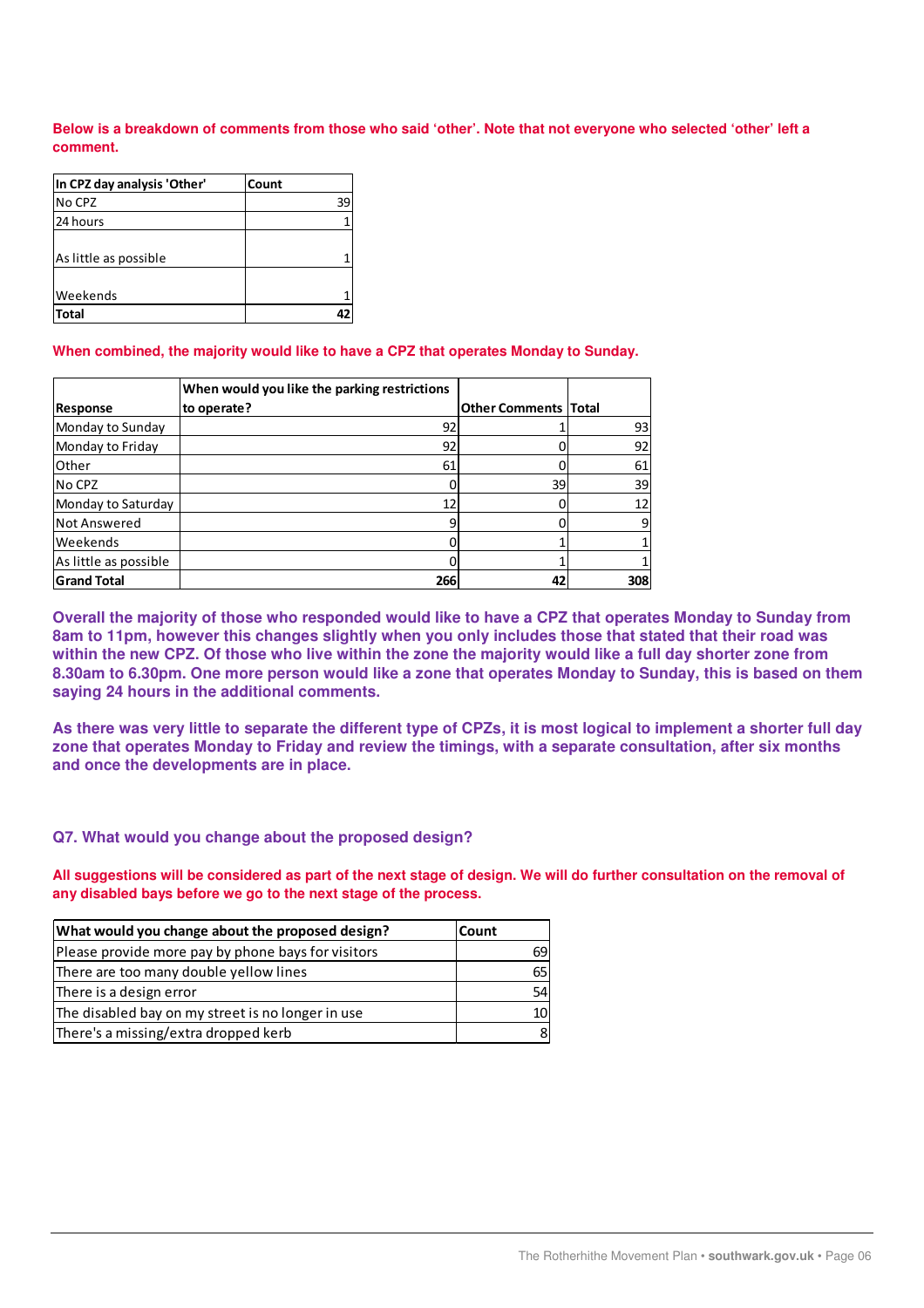# **Q8. Often a controlled parking zone creates space on the kerbside to introduce a range of street improvements, which of the following would you like to see near your home?**

**All suggestions will be considered as part of the next stage of design.**

| Which of the following would you like to see |       |
|----------------------------------------------|-------|
| near your home?                              | Count |
| Planting                                     | 185   |
| Carriageway cycle stands                     | 88    |
| Footway cycle stands                         | 86    |
| Car Club bays                                | 77    |
| Places to stop and rest in build outs        | 76    |
| Bicycle hangar                               | 71    |
| Other                                        | 55    |
| Motorcycle bays                              | 27    |

#### **Those who put 'other' had the following comments**

| What else would you like to see? Other        |                |
|-----------------------------------------------|----------------|
| comments                                      | Count          |
| No change                                     | 10             |
| Cycle Hire station                            | 4              |
| No CPZ                                        | 4              |
| More parking                                  | 3              |
| No Car Clubs                                  | 3              |
| Repair existing footway and carriageway       | 3              |
| Concern about overspill parking               | $\overline{2}$ |
| Keep footway as clear as possible             | $\overline{2}$ |
| No build outs                                 | 1              |
| Electric vehicle charging points              | 1              |
| Evening lighting and CCTV to stop anti-social |                |
| behaviour                                     | 1              |
| Free parking for visitors                     | 1              |
| Review Zone N                                 | 1              |
| Mitigation for effect of traffic in the area  | 1              |
| Green spaces                                  | $\mathbf{1}$   |
| Make roads as wide as possible                | $\overline{1}$ |
| Sustainable urban drainage                    | 1              |
| Drop off points for cars                      | $\overline{1}$ |
| Underground bins                              | $\overline{1}$ |
| Less clutter                                  | $\overline{1}$ |
| Public cycle repair facilities                | 1              |
| Reduce the cost of the ferry                  | 1              |
| Taxi rank                                     | 1              |
| <b>Trees</b>                                  | 1              |
| Play space for children                       | 1              |
| Loading bay on Brunswick Quay                 | 1              |

**All personal information requested as part of the About you section will be used to ensure that we provided fair services to all of Southwark's diverse communities and improve our future consultations.** 

# **Q16. What road do you live on?**

**A list of roads and the amount of responses can be found in Appendix Three.** 

# **Recommendations**

- **It is recommended that the controlled parking zone in Rotherhithe and Surrey Docks be implemented and that it should operate Monday to Friday between 8.30am and 6.30pm. A review will be carried out six months after the implementation of the restrictions and again following the completion of the proposed development in Canada Water.**
- **A further report will be brought forward should there be any statutory objections to the traffic order required to implement the new parking zone.**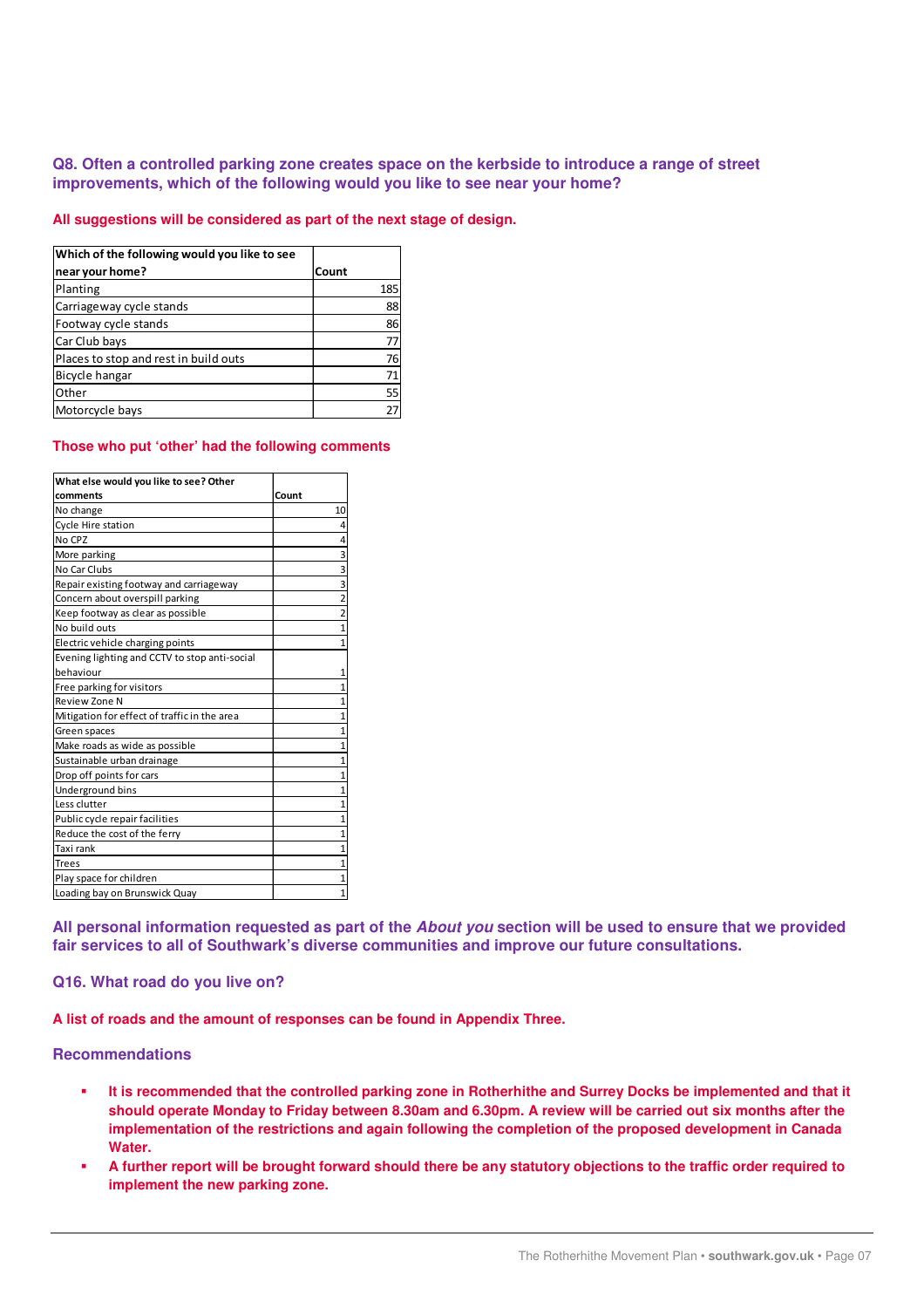**Any design comments will be taken into account at the next stage of design and presented at statutory consultation. Officers can make minor changes where needed without the need to go back through the decision making process.**